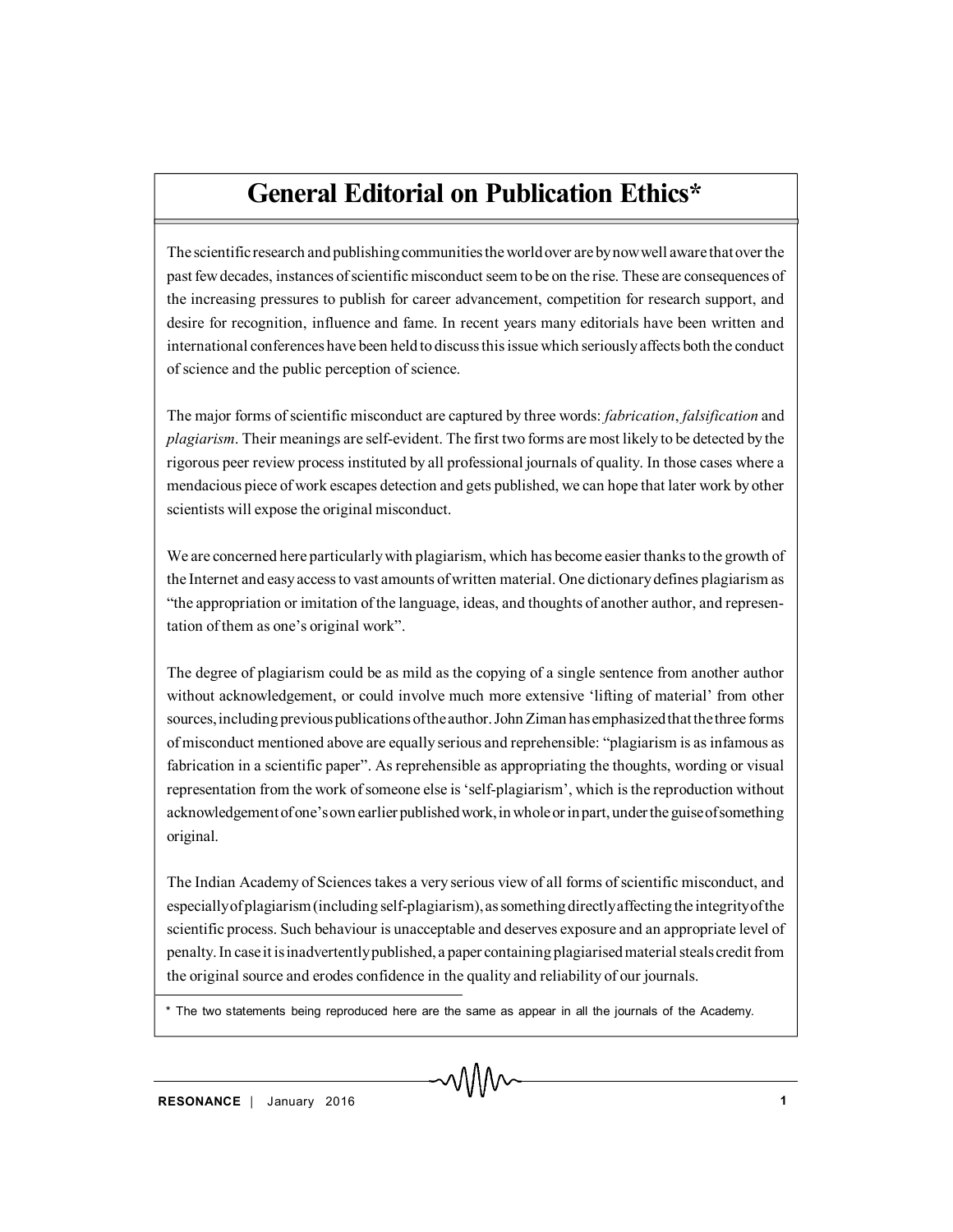To counter these problems, we have instituted several measures uniformly for all Academy journals. Every case of suspected plagiarism brought to our attention will be investigated objectively and transparently by the journal editors as speedily as possible. If plagiarism is detected during the refereeing process, apart from immediate rejection the Academywill consider other steps commensurate with the seriousness of the case. In those situations where plagiarism is proven after publication, appropriateannouncementswill be placed, both onlineand inthe next possible printissue ofthejournal. The Academy reserves the right to bring such instances to the attention of the author's employers and funding agencies, and also to inform the original author (where applicable) whose work has been plagiarized and the journal from where the plagiarised material has been taken.

We join our readers and contributors in continuing to hope that the vigilance and care exercised by our referees and editors will minimise this problem.

Dated January 2016